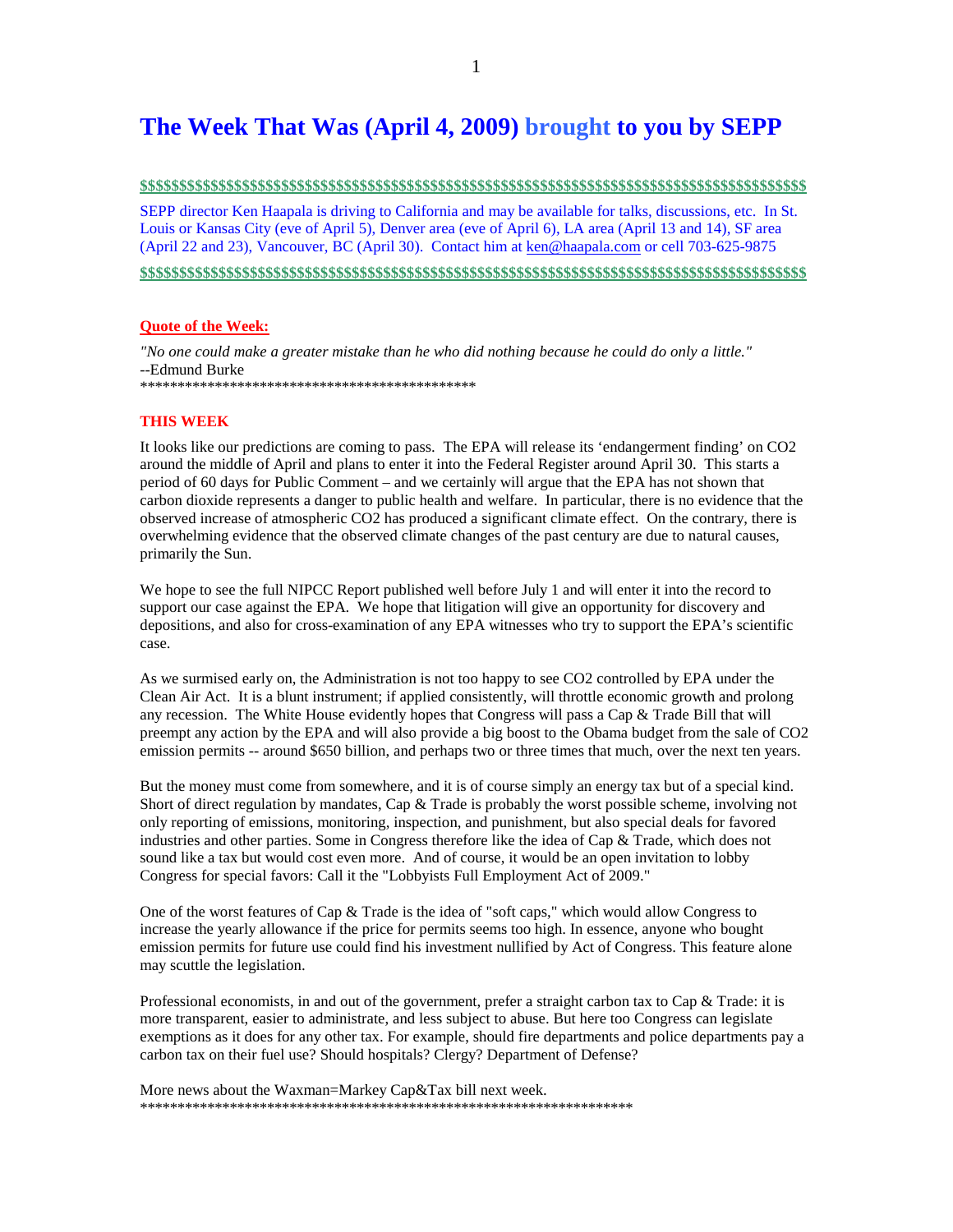## **SEPP Science Editorial #11-2009 (4/4/09)**

## **On Causes and Mechanisms of the 1500-Year Climate Cycles**

The existence of a (roughly) 1500-year climate cycle of abrupt warming and cooling, first noted in Greenland ice cores by Dansgaard and Oeschger, is well established from a multitude of geological data [Singer and Avery. *Unstoppable Global Warming: Every 1500 Years*. Rowman & Littlefield Publ. 2007]. The cycle appears to extend into the Holocene and can account for the Medieval Warm Period (MWP) and Little Ice Age (LIA) [Loehle and Singer 2009]. Its synchronicity seems to be preserved. Early on, Bond [2001] suggested a solar cause; but we do not know of any solar phenomenon with such a period. Nor do we know the mechanism by which the Sun could cause such abrupt climate changes.

In view of the fairly precise timing of the cycle, we speculate that purely internal oscillations of the oceanatmosphere system are unlikely to be the principal or only cause. We also note that the amplitude of D-O events was much larger during the period of glaciation than during the current warm period of the Holocene. We therefore favor a quasi-periodic internal oscillation synchronized by a solar trigger; the mechanism resembles 'stochastic resonance.' This would also account for the occurrence of missing cycles. As to the actual mechanism, we favor changes in solar activity modulating the energy spectrum of Galactic Cosmic Rays [Singer 1958] and thereby the flux of GCR impinging on the Earth's atmosphere. The most reasonable way this could affect the climate is by changes in cloudiness [Svensmark 2007]. The large amplitude of the D-O events suggests a positive feedback, perhaps a greenhouse effect, ultimately limited by a negative feedback inherent in the atmosphere-ocean system. Although many puzzles still remain, the observations suggest that large-amplitude abrupt changes become less likely in a warmer climate [NRC 2002].

Why is that? (1) One reason might be that a colder ocean mixed-layer contains more dissolved CO2 and therefore releases more CO2 into the atmosphere when warmed – compared to a warmer Holocene ocean. (2) Further, this released CO2 produces a stronger GH forcing when added to the low CO2 levels of the ice ages -- because of the well-accepted logarithmic dependence of CO2 forcing on CO2 concentration. (3) Even more important, the ice-age atmosphere is extremely dry; there is little evaporation from the cold ocean surface and ice cover. Hence there will be little or no 'negative feedback' from WV or from clouds. (I am assuming here that such a feedback exists now -- reducing the GH effects of CO2). So one can see the full GH effect of CO2. (4) Finally, we don't see 'run-away warming' because the amount of CO2 released from the mixed layer is limited. (At much higher temperatures, of course, the 'thermostat' effect of Ramanathan would operate.)

\*\*\*\*\*\*\*\*\*\*\*\*\*\*\*\*\*\*\*\*\*\*\*\*\*\*\*\*\*\*\*\*\*\*\*\*\*\*\*\*\*\*\*\*\*\*

- **1. Subsidies for Renewables in trouble in economic turndown**
- **2. The Chris Mooney--George Will flap --** *SFS*
- **3. Who Pays for Cap and Trade? --** *SFS*
- **4. Heartland Conference report** *Peter Ferrara*
- **5. Certain economists mismanage risk** *Kenneth Chilton*
- **6. Response to Fred Krupp in WSJ --** *SFS*
- **7. UN climate plan aims to reorder world economy –** *George Russell*
- **8. UN Greens want Obama's climate billions** *WSJ*
- **9. US to be 'pragmatic on climate' --** *BBC*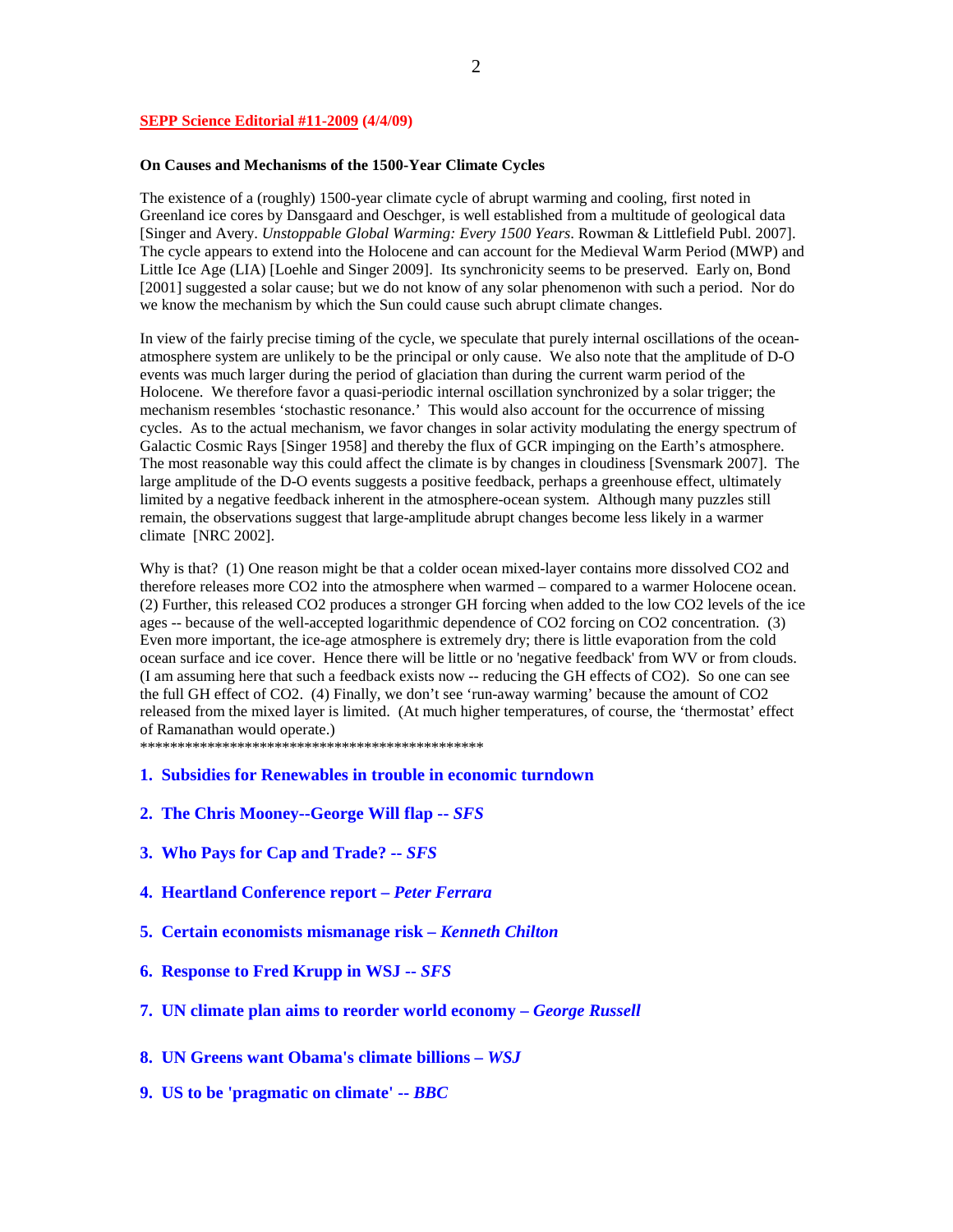#### \*\*\*\*\*\*\*\*\*\*\*\*\*\*\*\*\*\*\*\*\*\*\*\*\*\*\*\*\*\*\*\*\*\*\*\*\*\*\*

### **NEWS YOU CAN USE**

The Huff Post http://www.huffingtonpost.com/ann-carlson/new-york-times-climate-sk\_b\_182591.html is worried about the NYT publicity given to climate skeptic Freeman Dyson http://www.nytimes.com/2009/03/29/magazine/29Dyson-t.html [Do read it; long but well worth it]. **Among those he considers true believers, Dyson has been particularly dismissive of Al Gore, whom Dyson calls climate change chief propagandist, and James Hansen, the head of the NASA Goddard Institute for Space Studies in New York and an adviser to Gore's film**, An Inconvenient Truth. Dyson accuses them of relying too heavily on computer-generated climate models that foresee a Grand Guignol of imminent world devastation as icecaps melt, oceans rise and storms and plagues sweep the earth, and **he blames the pair's lousy science for distracting public attention from more serious and more** 

**immediate dangers to the planet.** 

\*\*\*\*\*\*\*\*\*\*\*\*\*\*\*\*\*\*\*\*\*\*\*\*\*\*\*\*\*\*\*\*\*\*\*\*\*\*\*\*\*\*\*\*\*\*\*\*\*\*\*

## Floor speech by Congressman Dana Rohrabacher

http://rohrabacher.house.gov/UploadedFiles/Rohrabacher\_Global\_Warming\_SO\_18march2009.pdf \*\*\*\*\*\*\*\*\*\*\*\*\*\*\*\*\*\*\*\*\*\*\*\*\*\*\*\*\*\*\*\*\*\*\*\*\*\*\*\*\*\*\*

### **Another Ice Age?** Read the full alarming story

http://www.time.com/time/magazine/article/0,9171,944914,00.html

*TIME, Jun. 24, 1974:* In Africa, drought continues for the sixth consecutive year, adding terribly to the toll of famine victims. During 1972 record rains in parts of the U.S., Pakistan and Japan caused some of the worst flooding in centuries. In Canada's wheat belt, a particularly chilly and rainy spring has delayed planting and may well bring a disappointingly small harvest. Rainy Britain, on the other hand, has suffered from uncharacteristic dry spells the past few Springs. A series of unusually cold winters has gripped the American Far West, while New England and northern Europe have recently experienced the mildest winters within anyone's recollection.

As they review the bizarre and unpredictable weather pattern of the past several years, a growing number of scientists are beginning to suspect that many seemingly contradictory meteorological fluctuations are actually part of a global climatic upheaval. However widely the weather varies from place to place and time to time, when meteorologists take an average of temperatures around the globe they find that the atmosphere has been growing gradually cooler for the past three decades. The trend shows no indication of reversing. Climatological Cassandras are becoming increasingly apprehensive, for the weather aberrations they are studying may be the harbinger of another ice age. \*\*\*\*\*\*\*\*\*\*\*\*\*\*\*\*\*\*\*\*\*\*\*\*\*\*\*\*\*\*\*\*\*\*

**Concerned about 'galloping glaciers'?** Dr Tim Ball recalls the influx of glaciologists from all over the world when the Donjek glacier near Whitehorse (Canada) began galloping back in the early 1960s –during the period of global cooling. Usually these surges occur on glaciers in volcanically active regions and there is a distinct possibility that the increased basal slip due to more water between the base of the glaciers and the rock is due to geothermal heat. All ice below a certain depth, defined as the brittle layer, is plastic and in that zone ice is always flowing down slope. The snout of the glacier only advances or retreats as the rate at which the flowing ice reaches the snout increases or decreases. This is determined by the amount of snowfall and ice accumulation above the 'firn line.' Usually an advancing glacier is due to increased snowfall and therefore ice accumulation above the firn line unless there is an increase in basal slip. The emphasis on temperature when talking about glacier development and movement is generally misplaced. \*\*\*\*\*\*\*\*\*\*\*\*\*\*\*\*\*\*\*\*\*\*\*\*\*\*\*\*\*\*\*\*\*

## Steve Milloy's new book*: Green Hell: How Environmentalists Plan to Control Your Life and What You Can Do to Stop Them* Get Green Hell at Amazon.com!

From the inside flap... Big Brother Has Turned Green: The environmental movement has cultivated a warm and fuzzy public image, but behind the smiley-face rhetoric of "sustainability" and "conservation" lies a dark agenda. The Greens aim to regulate your behavior, downsize your lifestyle, and invade the most intimate aspects of your personal life.

\*\*\*\*\*\*\*\*\*\*\*\*\*\*\*\*\*\*\*\*\*\*\*\*\*\*\*\*\*\*\*\*\*\*\*\*\*\*\*\*\*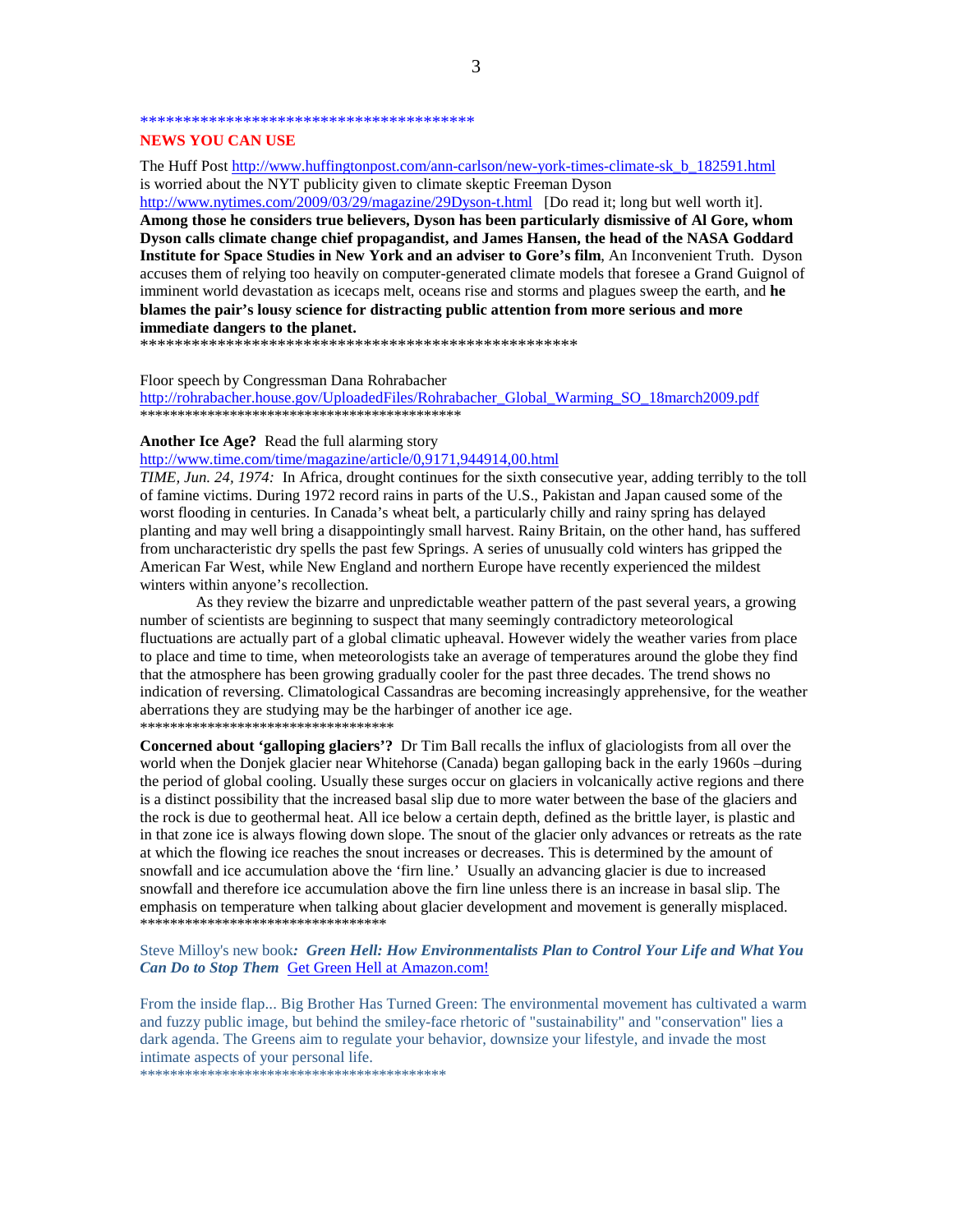# **http://www.americanthinker.com/2009/04/thirty\_years\_after\_three\_mile.html**

Thirty years ago, the Three Mile Island Nuclear Generating Station had a partial meltdown. The Enviros in America had a total breakdown. We know today that nuclear power is very safe, very clean, and can provide a true "alternative energy" to fossil fuels, but the whipped up hysteria surrounding Three Mile Island has prevented America from using ending much of our dependence on foreign oil. \*\*\*\*\*\*\*\*\*\*\*\*\*\*\*\*\*\*\*\*\*\*\*\*\*\*\*\*\*\*\*\*\*\*\*\*\*\*\*\*\*

# **UNDER THE BOTTOM LINE**

Marching on to Copenhagen: IPCC was not scary enough, so 'scientists' invent new scares http://www.sciencemag.org/cgi/content/full/323/5921/1546 \*\*\*\*\*\*\*\*\*\*\*\*\*\*\*\*\*\*\*\*\*\*\*\*\*\*\*\*\*\*\*\*\*\*\*\*\*\*\*\*\*\*\*\*\*\*\*

Green jobs in Spain go mainly down the drain http://greenhellblog.wordpress.com/2009/03/20/green-collar-job-bubble-bursts-in-spain/

# **###################################**

# **1. WARNING OVER RENEWABLES AS ECONOMIC CRISIS LEAVES FUNDING GAP**

*Scant aid, too much hype and unrealistic targets threaten climate-change pledges By Terry Macalister and David Adam, The Guardian, 21 March 2009* 

Green power companies are heading for "crisis" and Britain should no longer rely on them to meet its energy security and climate change obligations, some industry experts are warning. The difficulties triggered by the credit crunch, recession and a collapse in the carbon price - have led to new demands this weekend to ministers from companies warning that their renewables schemes are at risk without more financial aid.

Over the past week alone, the previously fast-growing renewable energy sector has seen Shell decide to stop building wind and solar schemes worldwide, the wave company Pelamis hit by technical and financial troubles, and EDF Energy warn that UK renewables targets would not be realised and should be scaled back to achievable levels. In addition, a group of more than 40 businesses has taken the unique step of writing collectively to Joan Ruddock, the energy and climate change minister, warning her of the threats to a host of projects unless something is done.

"I think it's heading towards a crisis," said Andrew Mill, who sits on the government's Renewables Advisory Board. "The government has done a lot in terms of policies and targets, but the reality is that it was always going to take a lot of money to make it happen. And that money is not coming through quickly enough." The situation could be worse because green industry figures often suggest that everything is fine, argues Mill. "A lot of the [renewable companies] can't afford to talk about it as they need to be seen as a good investment. If they don't give out a good story, then they can't raise money."

The problems stretch across the industry, he said, from small marine energy companies to large-scale investments in offshore wind farms that are expected to form the cornerstone of ambitious plans to generate 15% of Britain's energy from renewable sources by 2020. "The big utilities are struggling to raise project finance for inshore wind farms, and they were supposed to be the easy projects."

"There is a serious problem," agrees John Constable, head of policy at the Renewable Energy Foundation (REF). "I warned a year ago that the industry was being set up for a fall and now it has happened. There has been too much hype and the government was always far too unrealistic about what could be achieved."

The British Wind Energy Association, which usually paints an unfailingly upbeat picture and which has just wrung a series of new subsidy concessions from ministers, will demand in a budget submission to be unveiled in two weeks' time more help for an industry hit by a shortage of bank finance, the plunging value of the pound and mounting equipment costs.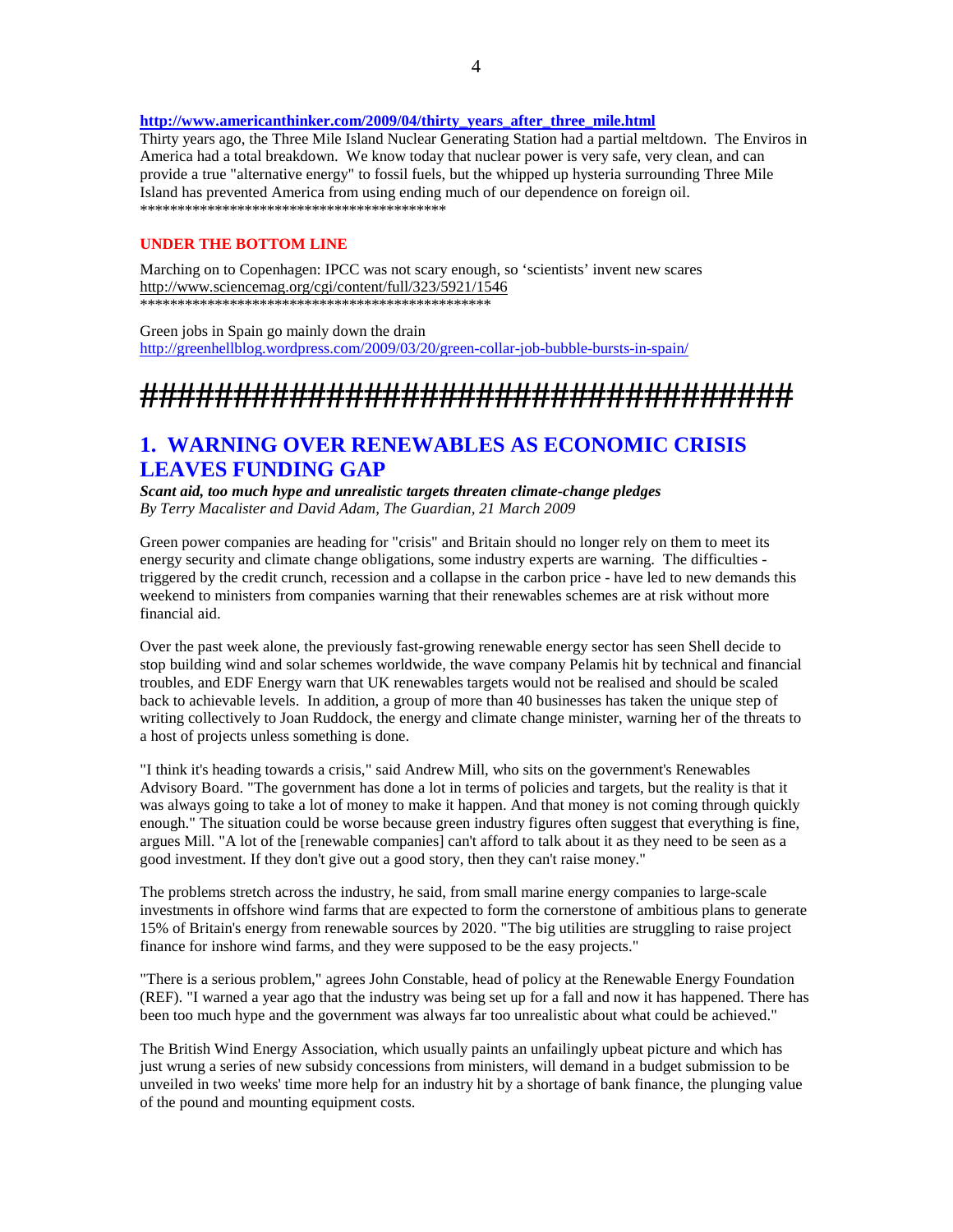The London Array, potentially the biggest offshore wind farm in the world, is already known to be under threat because of the changed economic conditions. Shell pulled out last year and Centrica and E.ON have both voiced major concerns about the prospects for big wind schemes, which are essential if the UK is to meet its targets for renewable power.

The Carbon Capture & Storage Association has also written to the chancellor, Alistair Darling, saying government hopes of meeting carbon-reduction targets using CCS are doomed "without a serious and urgent commitment to funding from the UK government".

Constable also believes that Britain could be left having to use more gas or even coal plants to keep the lights on, accepting that even the "super-critical new efficient coal plants like the one E.ON wants to construct at Kingsnorth would leave us breaching our carbon-emission targets". \*\*\*\*\*\*\*\*\*\*\*\*\*\*\*\*\*\*\*\*\*\*\*\*\*\*\*\*\*\*\*\*\*\*\*\*\*

# **2. CHRIS MOONEY-GEORGE WILL FLAP**

*S Fred Singer, Letter to Editor, WashPost. Submitted 3/22/2009* 

Chris Mooney, author of "The Republican War on Science," is a journalist with a well-known bias -- and certainly no scientist. His op-ed ("Climate Change: Myths and Facts", March 21) attacking columnist George Will is mostly myth. But he is right about one fact: There are indeed "contradictory claims about climate science," which unfortunately has become a "contentious or politicized topic" – in no small measure because of propagandists like Mooney.

Let's see how he distorts the facts:

• According to thermometer records, the global climate (and US climate as well) cooled between about 1940 and 1976. Scientific opinions then about future climate were divided – as they are again today. Climate modelers generally thought it would warm, but many respected climatologists, like Reid Bryson, thought it would continue to cool.\*\*\*

Mooney cleverly conflates scientists and media. He refers to an article titled "The Myth of the 1970s Global Cooling *Scientific* Consensus," but doesn't mention that most books and media, including TIME and Newsweek, were hyping cooling and warning of a coming ice age.

• He next appeals to authority – the IPCC, UN's climate panel, and assorted groups that simply regurgitate the IPCC -- while ignoring equally competent scientific groups that disagree with the IPCC. We need only note that neither IPCC nor any of its echo chambers predicted the current cooling -- since 1998.

• Mooney claims that cooling started only in 2005, basing it on the analysis of the NASA group of James Hansen. But every other analysis – by the World Meteorological Organization, IPCC, UK Hadley Centre, and US-NOAA Climate Center –shows 1998 as the warmest year in the past 11 years. Further, a majority of scientists now foresee continued cooling for at least a decade or two; I myself am agnostic.

• Finally, I take exception to dragging in the issue of sea ice. Why? Because it cannot tell you anything about the single most important question: Is warming caused by anthropogenic emission of greenhouse gases or by natural factors, such as solar activity? Logic tells us that any kind of warming will cause ice to melt – no matter what the source. Shrinking sea ice, melting glaciers, even complaints from polar bear aficionados, cannot provide such crucial information. Determining the cause requires sophisticated analysis of records from thermometers.

=====================================================

*Footnote (for editor):* 

<sup>\*\*\*</sup> I know this for a fact because I organized a major scientific conference in 1968 and edited the book "Global Effects of Environmental Pollution." The participants were sharply divided about the direction of future climate. Was the next ice age about to start? The government's chief climatologist Murray Mitchell was agnostic – and so was I. Roger Revelle, the 'father' of greenhouse warming, who had been measuring the rise of atmospheric carbon dioxide, thought of potential climate warming as an "interesting geophysical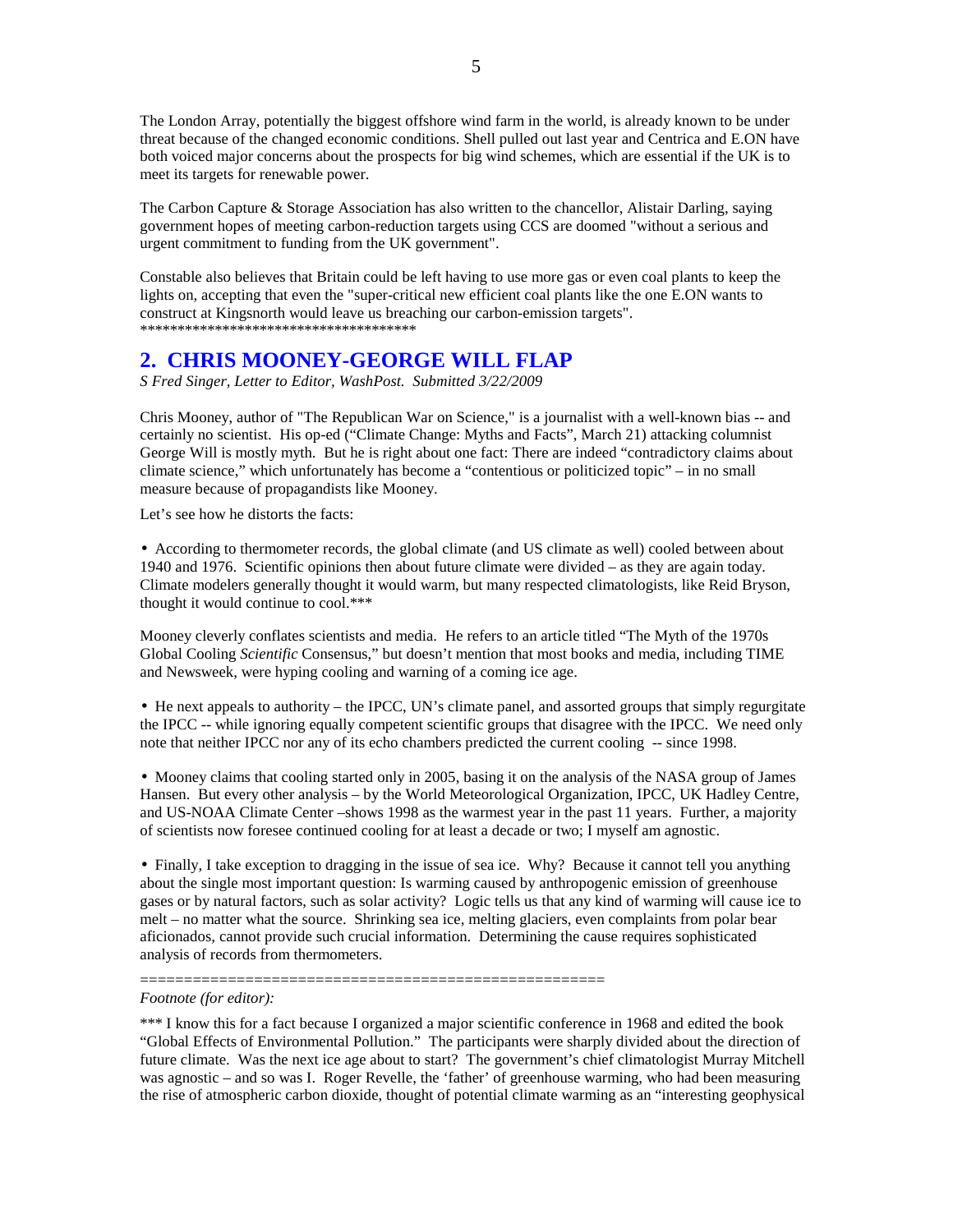experiment;" Al Gore's climate guru was simply curious about the impact of CO2 but not concerned. \*\*\*\*\*\*\*\*\*\*\*\*\*\*\*\*\*\*\*

# **3. WHO PAYS FOR CAP AND TRADE – AND HOW MUCH?**

*By S. Fred Singer, Letter to Editor, WSJ. Submitted 3/15/2009* 

There is no question at all that the cost of the  $C&T$  program will be borne by consumers. Further, it is a regressive energy tax that hits the poorest of the poor hardest. And as your editorials (March 9 and 13) demonstrate, coal-producing and consuming Mid-Western and Central states will bear the greatest burden. But what about the actual cost of the program to consumers? The White House budget estimates a tax revenue of \$650 billion but other estimates are much higher. Of course, the price of carbon permits depends on where Congress sets the caps for future CO2 emissions. Restricting emissions drastically can raise the price to truly unacceptable levels.

But never fear. The folks at *Resources for the Future* have proposed a truly bright idea: a "soft cap" that politicians can "adjust" to moderate the price of permits. Industries that buy permits to hedge future price increases can see their investment wiped out by political action. Too bad for them, but what a perfect playground for Congress – and what rewarding jobs for lobbyists. To make sure that C&T dies peacefully, I suggest we call it the "Lobbyists Full Employment Act of 2009." \*\*\*\*\*\*\*\*\*\*\*\*\*\*\*\*\*\*\*\*\*\*\*\*\*\*\*\*\*\*\*\*\*\*\*\*\*\*

# **4. YOU'VE GOT TO HAVE HEARTLAND**

http://spectator.org/archives/2009/03/18/youve-got-to-have-heartland *By Peter Ferrara, on 3.18.09* 

The chief source of hysteria over possible man-made global warming has been the United Nations and its Intergovernmental Panel on Climate Change (IPCC). The panel's own climate models project that if man's emissions of carbon dioxide (CO2) and other greenhouse gases were causing global warming, there would be a particular pattern of temperature distribution in the atmosphere, which scientists call "the fingerprint." Temperatures in the troposphere portion of the atmosphere above the tropics would increase with altitude, producing a "hotspot" near the top of the troposphere, about 6 miles above the earth's surface. Above that, in the stratosphere, there would be cooling.

All scientists, both the alarmist warm-mongers and the realist cooler heads, agree that this temperature pattern would result if man were causing global warming, reflecting the pattern of CO2 and other greenhouse gases that are increasing in the atmosphere. Warming due to solar variations or other natural causes would not leave such a fingerprint pattern. Higher-quality temperature data from weather balloons and satellites now enable us to settle the man-made global warming debate definitively.

The observed result is just the opposite of the modeled global-warming fingerprint pattern. The data from weather balloons shows no increasing warming with altitude, but rather a slight cooling, with no hotspot. The satellite data confirms this result: no increasing temperature with altitude, no hotspot, no fingerprint.

This was the most important point made by the brilliant scientists from around the world who attended the 2009 International Conference on Climate Change sponsored by the Heartland Institute in New York City last week. Those scientists included, among many others who deserve to be household names: S. Fred Singer, professor emeritus of environmental sciences at the University of Virginia, and the founder and first director of the National Weather Satellite Service; Richard Lindzen, Alfred P. Sloan Professor of Meteorology at the Massachusetts Institute of Technology, formerly a professor of dynamic meteorology and director of the Center for Earth and Planetary Physics at Harvard; Roy Spencer, principal research scientist at the University of Alabama at Huntsville, and U.S. Science Team Leader for the AMSR-E instrument flying on NASA's Aqua satellite; Patrick Michaels, research professor of environmental sciences at the University of Virginia, and past president of the American Association of State Climatologists; David Douglass, professor of physics at the University of Rochester, and winner of numerous prestigious Science awards; and Syun-ichi Akasofu, professor of physics and former director of the International Arctic Research Center at the University of Alaska, winner of awards from the Royal Astronomical Society of London, Japan Academy of Sciences, American Geophysical Union, Japan's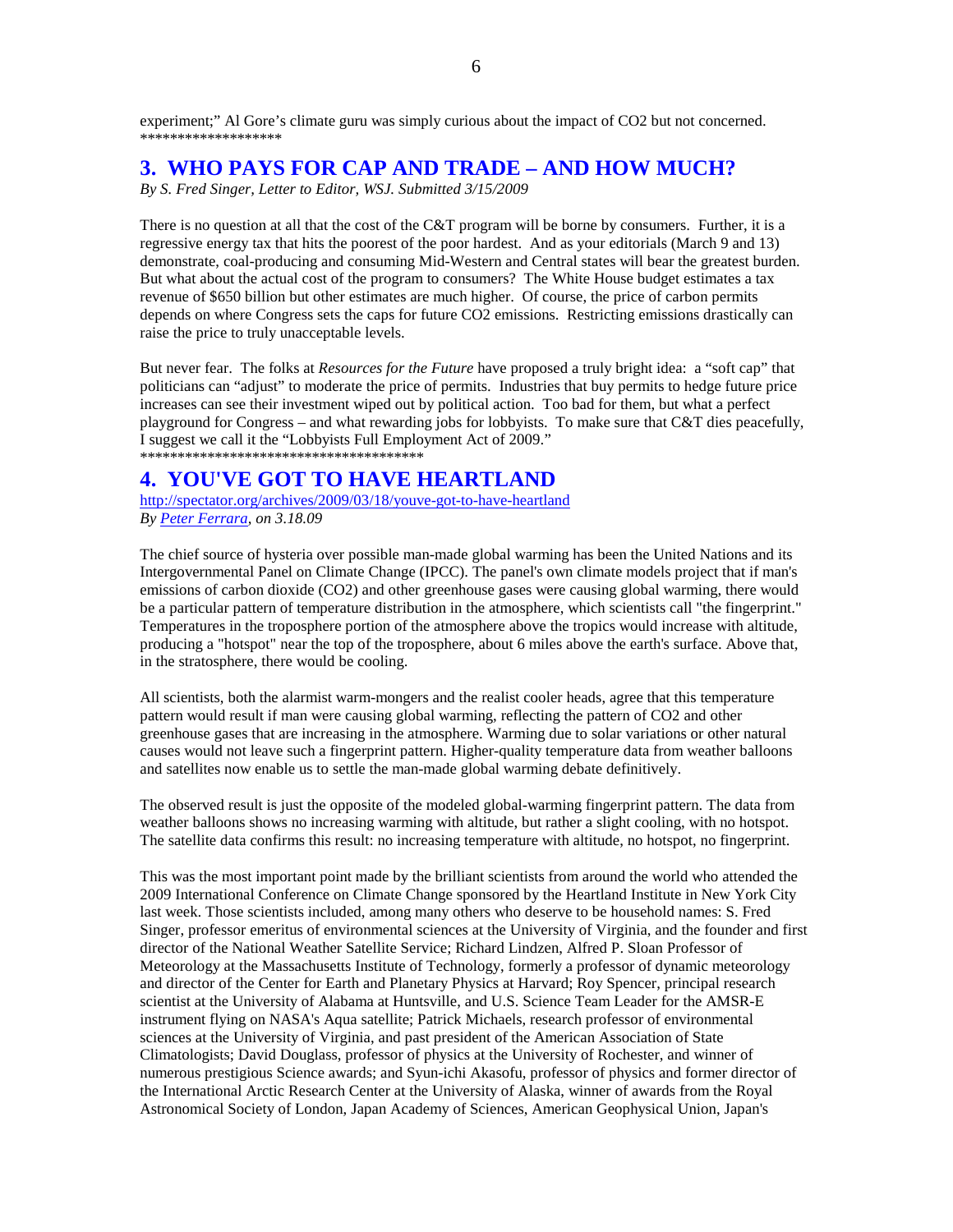Ministry of Foreign Affairs, and the American Association for the Advancement of Science.

There is no collection of scientists in the world smarter and better than these and the others who spoke at and attended the conference. Several argued further that the entire temperature pattern of the 20th century follows normal climate variations, rather than CO2 emissions. Temperatures in the U.S., which has the most thorough and consistent temperature record and historically the most CO2 emissions, were stable until 1920, increased some in the 1920s, and then soared to produce the hottest decade of the century during the 1930s. The climate then cooled during most of the period from 1940 until about 1977, except for a brief spike from about 1949 to 1953. Temperatures climbed upward from 1977 until 1998, except for a sharp downturn from about 1988 until about 1995. Temperatures are down over the past decade.

Yet CO2 levels increased continuously throughout the century, which should have produced a trend of consistent temperature increases if it were causing global warming. Several presenters at the conference argued that the more complex actual temperature variations were fully explained by natural, long-term temperature patterns. The temperature increases until 1940 reflected mostly the continuing recovery from the Little Ice Age, which ran roughly from the early 1400s to the late 1800s. The pattern since then is consistent with the variations of the Pacific Decadal Oscillation (PDO), a 20 to 30 year up and down variation in sea surface temperatures in the Pacific Ocean produced by deep-sea ocean currents.

Moreover, several presenters argued that due to these natural variations we have already entered a period of long-term cooling that will last at least another 20 years, and maybe more. Indeed, satellite-measured temperatures show that the global atmosphere has cooled over the last 10 years, with the decline in temperatures accelerating over the last two years. As Lord Christopher Monckton, who also spoke at the conference, has said, "Global warming stopped 10 years ago. It hasn't gotten warmer since 1998. In fact in the last 7 years, there has been a downturn in global temperatures equivalent on average to about one degree Fahrenheit per decade. We're actually in a period of global cooling."

What portends longer-term cooling is that Pacific temperatures have now turned cold, which is likely to continue for another 15-20 years given past trends. Moreover, we have now experienced an extended period of minimal sun spot activity. If that continues, we may suffer an even longer cooling period, perhaps even a return to the Little Ice Age, as has happened in the past when sunspots declined for an extended period.

Just a couple of days ago, a separate, independent, peer reviewed study appeared in *Geophysical Research Letters* from the University of Wisconsin-Milwaukee. It concluded as well that the temperature variations of the 20th century were all explained by natural causes rather than human CO2 emissions. The study also concluded that the warming period of the late 20th century is over and an extended cooling period lasting another 20 years or so has begun.

Several other presenters at the Heartland conference went on to explain in detail why the models used by the UN to predict global warming and associated catastrophes are so wrong. As one explained, slight exaggerations in each of several variables when multiplied together add up to huge final errors. Another explained that the models assume that heat resulting from increased CO2 reduces clouds, further increasing temperatures, but satellite data now show that the clouds sharply reduce heat produced by CO2, resulting in a strong negative feedback, which leaves increased CO2 too weak to produce significant global warming. Other variables expected to produce strong positive feedback effects increasing global warming resulting from CO2 were shown to have little or no effect, or even a negative effect.

Other well-known facts further support the careful, logical, soft-spoken scientists at the Heartland conference, whose presentations should soon be available on video at www.heartland.org. Global temperatures were warmer than today during the Medieval Warm Period, a span of several hundred years around 1000 A.D. Even higher temperatures prevailed during a period known as the Holocene Climate Optimum, which ran roughly from 8,000 years ago (6000 B.C.) to 4,000 years ago (2000 B.C.). In fact, temperatures were higher than today during most of the period from 9000 B.C. to the birth of Christ.

Yet, there was no significant human burning of fossil fuels during these periods to cause these higher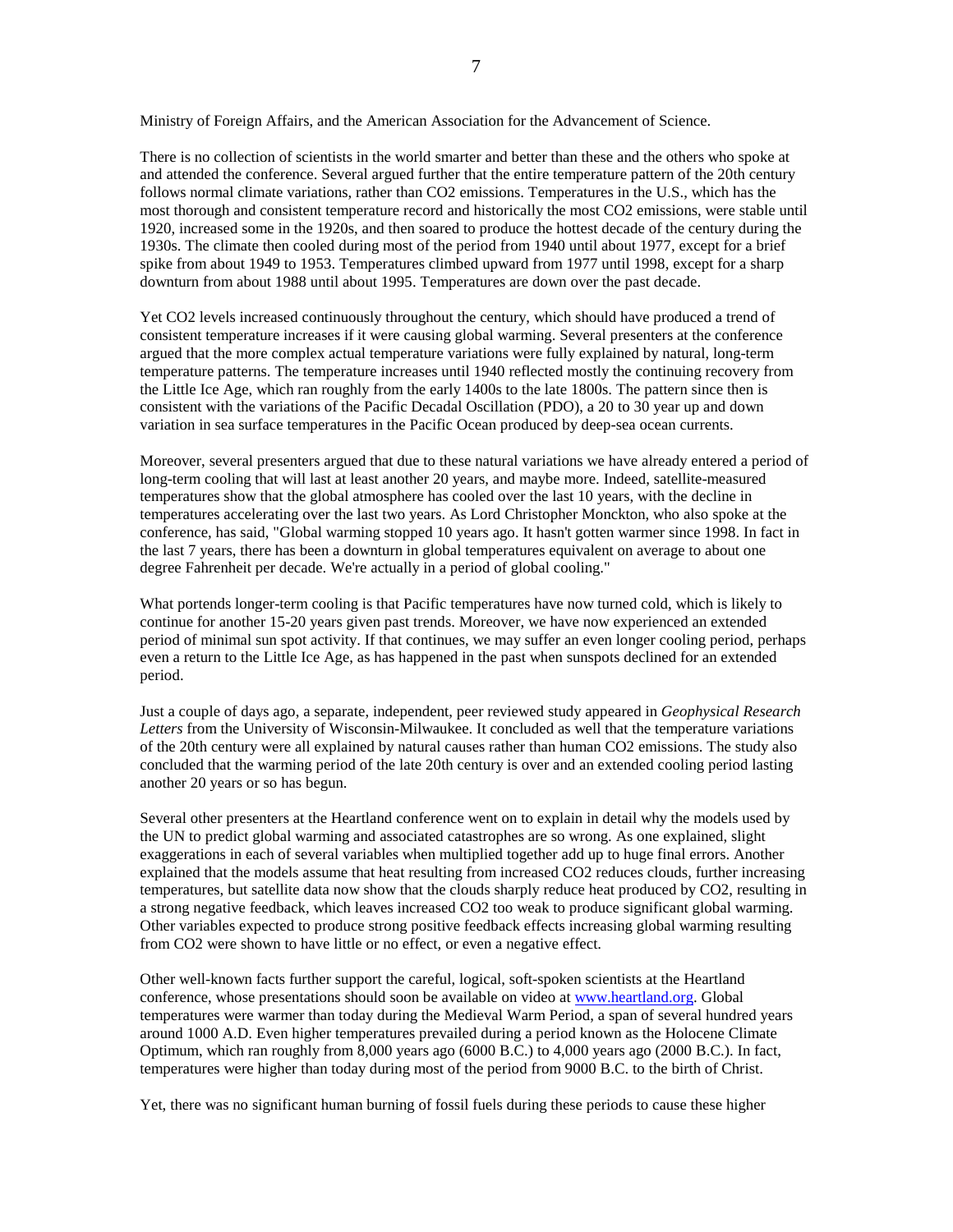temperatures, and none of the catastrophes ascribed to global warming occurred during these periods.

Moreover, atmospheric concentrations of CO2 were much higher in the past than today. For hundreds of millions of years prior to 400 million years ago, atmospheric CO2 concentrations were well over 30 times greater than today. But CO2 concentrations have actually been in sharp decline since then. From roughly 50 million to 350 million years ago, fluctuating CO2 concentrations were generally 3 to 15 times current levels. These much higher CO2 concentrations did not cause any catastrophic effects. Quite to the contrary, more atmospheric CO2 causes plants to grow far more rapidly, as plants need to take in CO2 to live. Indeed, a recent report raises a concern that we are in a period of "CO2 famine," involving the lowest CO2 concentrations in history, and mankind and plant and animal life would all be greatly benefited by increased CO2.

These and other basic scientific facts relating to global warming are discussed in detail in my article in the March issue of *The American Spectator* ("Why the World is Getting Warmer, Even Though It Is Getting Colder").

### *Brown Shirt Tactics*

Environmentalists just respond to the arguments of these careful, logical, soft-spoken scientists with ridicule and derision, claiming quite wrongly that the scientific debate is over, and these "deniers" should just shut up, or be shut out. Quite to the contrary, what the scientists at the Heartland conference have demonstrated beyond dispute is that at a minimum the scientific debate is just warming up, so to speak. I think they have demonstrated quite clearly already that the alarmist warm-mongers are just wrong. No wonder the environmentalists don't want to debate.

These are brown-shirt tactics effectively just shouting down any opponents and preempting debate. What our congressional representatives of both parties and all ideologies owe the American people is a thorough demonstration in public hearings and floor debates as to why a trillion dollars or more in additional costs on our economy to fight global warming, as well as a sharp decline in the American standard of living, and losses of several million jobs and trillions in lost economic growth, are justified. If they can't do that, and they vote for such global warming regulation anyway, then they are betraying the American people.

Al Gore himself recently provided another example of these brown-shirt tactics. When Danish scientist Bjorn Lomborg, at the World Economics Forum in Davos, Switzerland, publicly challenged Gore to a debate on global warming a few days ago, Gore said,

*"I want to be polite to you. But, no.[T]he scientific community has gone through this chapter and verse. We have long since passed the time when we as a civilization should pretend that this is an on-the-one hand/on-the-other hand situation. It is not a matter of theory or conjecture, for goodness sake."* 

To think after inventing the Internet, all these years later, Gore would show up in a completely different profession, as a Drama Queen in his own performance of George Orwell's classic, *1984.* I say Drama Queen because even this self-deluded fool knows that his answer is just an act; he is just pretending that there is an overwhelming scientific consensus to preempt any debate, so he can go straight to GO and collect his \$200,000. His response to the scientists at the Heartland Institute conference is effectively, you don't exist, and nothing was said here over the last 3 days. It is all down the memory hole. He effectively provides the same response to the over 31,000 American scientists who signed a petition opposing the Kyoto accords because *"There is no convincing scientific evidence that human release of carbon dioxide, methane, or other greenhouse gases is causing or will cause catastrophic heating of the Earth's atmosphere."* 

The same is true of everyone else who claims that the debate over global warming is over because of an overwhelming scientific consensus in its favor. They are all dishonorably engaged in an act, a game of pretend, effectively to shout down opponents and preempt any debate.

Even some of those associated with the UN global warming panel who purport to be real climate scientists, such as Michael Mann, just respond with ridicule and derision to those scientists who disagree with their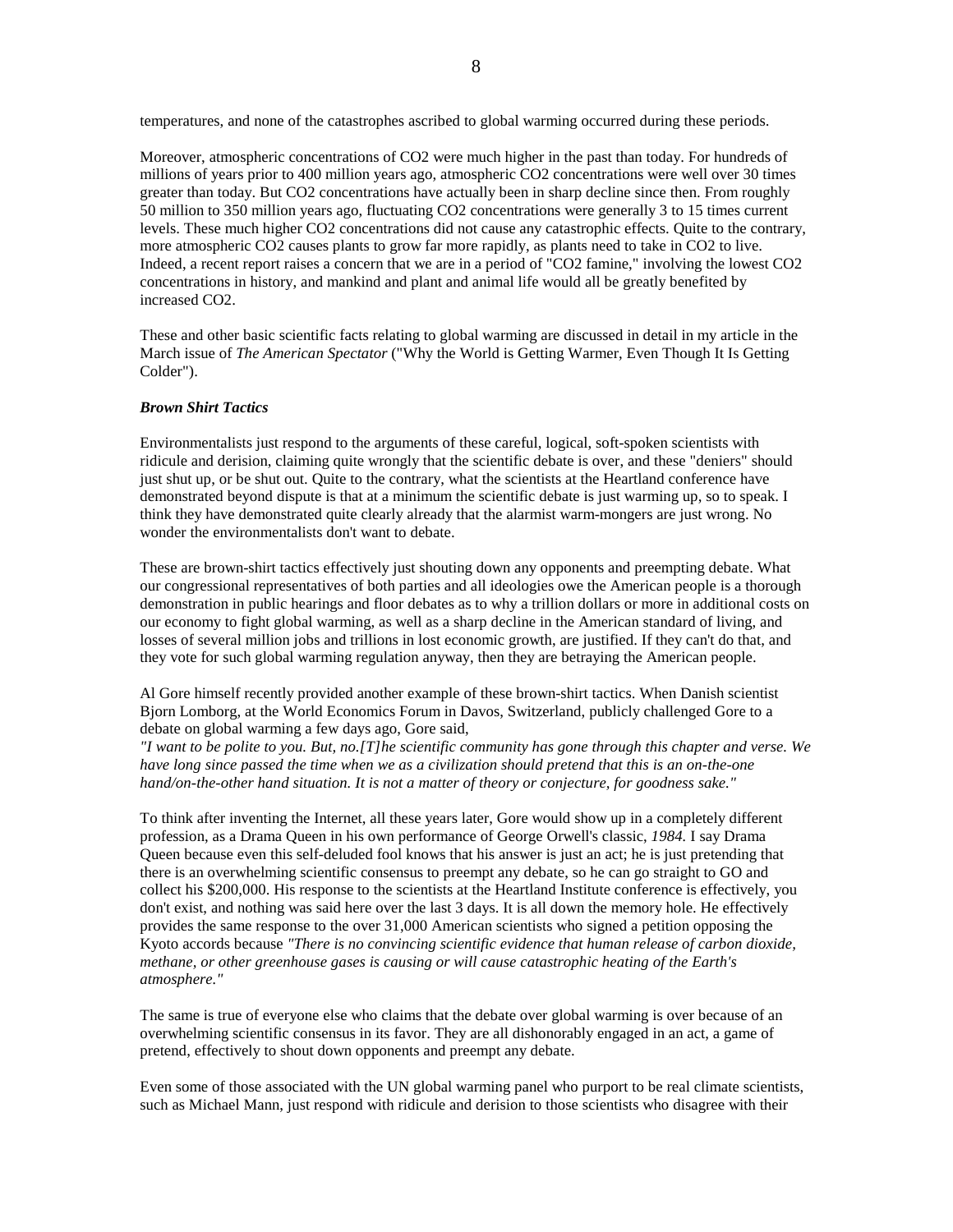fevered global-warming fantasies. Mann himself produced a paper arguing that the historic temperature record follows the pattern of a hockey stick, with no significant change for centuries, and then a sudden upward spurt in the 20th century. That paper has been discredited by many because it denied the existence of the Medieval Warm Period and the Little Ice Age, which are as firmly supported in the historical record as dinosaurs, maybe even more so.

The UN can't be trusted on global warming any more than the oil companies, because it has an enormous institutional interest in showing the theory to be true, thereby justifying enormous increases in its institutional powers. The same is true for environmental extremists, who are trying to take over the world based on this theory, with huge reserves of funds stored up to do it. Now several business groups believe they can use global warming to make fortunes as well, including some associated with Al Gore.

So global warming is not really a debate about science. It is a battle over money and power, as several at the Heartland Conference explicitly recognized. That is why the argument has been so dishonest until now. If you want to keep up with the true story, sign up at www.sepp.org for regular weekly reports from Fred Singer updating the battle.

**Peter Ferrara** *is director of budget and entitlement policy at the Institute for Policy Innovation and general counsel for the American Civil Rights Union. He formerly served in President Reagan's White House Office of Policy Development, and as Associate Deputy Attorney General of the United States under the first President Bush. He is a graduate of Harvard College and Harvard Law School. \*\*\*\*\*\*\*\*\*\*\*\*\*\*\*\*\*\*\*\*\*\*\*\*\*\*\*\*\*\*\*\*\*\*\*\*\*\*\*\*\*\*\*\*\*\*\*\*\*\**

# **5. CAN OBAMA PULL OFF A GREEN RECOVERY?**

*by Kenneth W. Chilton* 

--------------------------------

*Emeritus Director, Institute for the Study of Economics and the Environment, Lindenwood University Special to the Cornwall Alliance, March 4, 2009* 

The province of economics is to study how individuals and societies choose to make use of the scarce resources provided by nature and future generations. In the area of resources applied to environmental problems, the question asked (and answered) by economists is, "How clean is clean enough?" The answer is, "We reach the best degree of cleanup when the added benefit of a little bit more cleanup just equals its incremental cost."

Applying this simple concept is generally easier said than done. Managing environmental risk requires risk assessment in order to determine the benefits of reducing environmental harms and then evaluating the costs of addressing those harms using various methods.

Precisely that difficult task -- risk assessment -- is missing from *Obama's chance to lead the green recovery*, by economists Joseph Stiglitz and Nicholas Stern.

Stiglitz and Stern want to assert, rather than analyze, the benefits of reducing emissions of greenhouse gases. They assert that climate change due to increased concentrations of greenhouse gases is "an even deeper crisis than the current global financial crisis." They assert, "The scale of risk from climate change is altogether of a different and greater magnitude as are the consequences of mismanaging or ignoring it." That is the full extent of their "risk assessment" and provides no clue of measurable benefits of incrementally reducing greenhouse gas emissions.

How do they do on evaluating risk management methods? No better, I fear. Their conclusion, without analysis, is, "Mistakes in managing the risks of the climate crisis may be irreversible." They recommend only one solution and, without hesitation, assert that we would get a double whammy heading off climate catastrophe *and* boosting job growth. Stiglitz and Stern assert, "[C]onvert[ing] our society to a low-carbon economy would drive growth over the next two or three decades." But does it seem plausible that this green growth can match the global economic growth that we can achieve if we continue to use lower-cost fossil fuels to supply energy over that same period?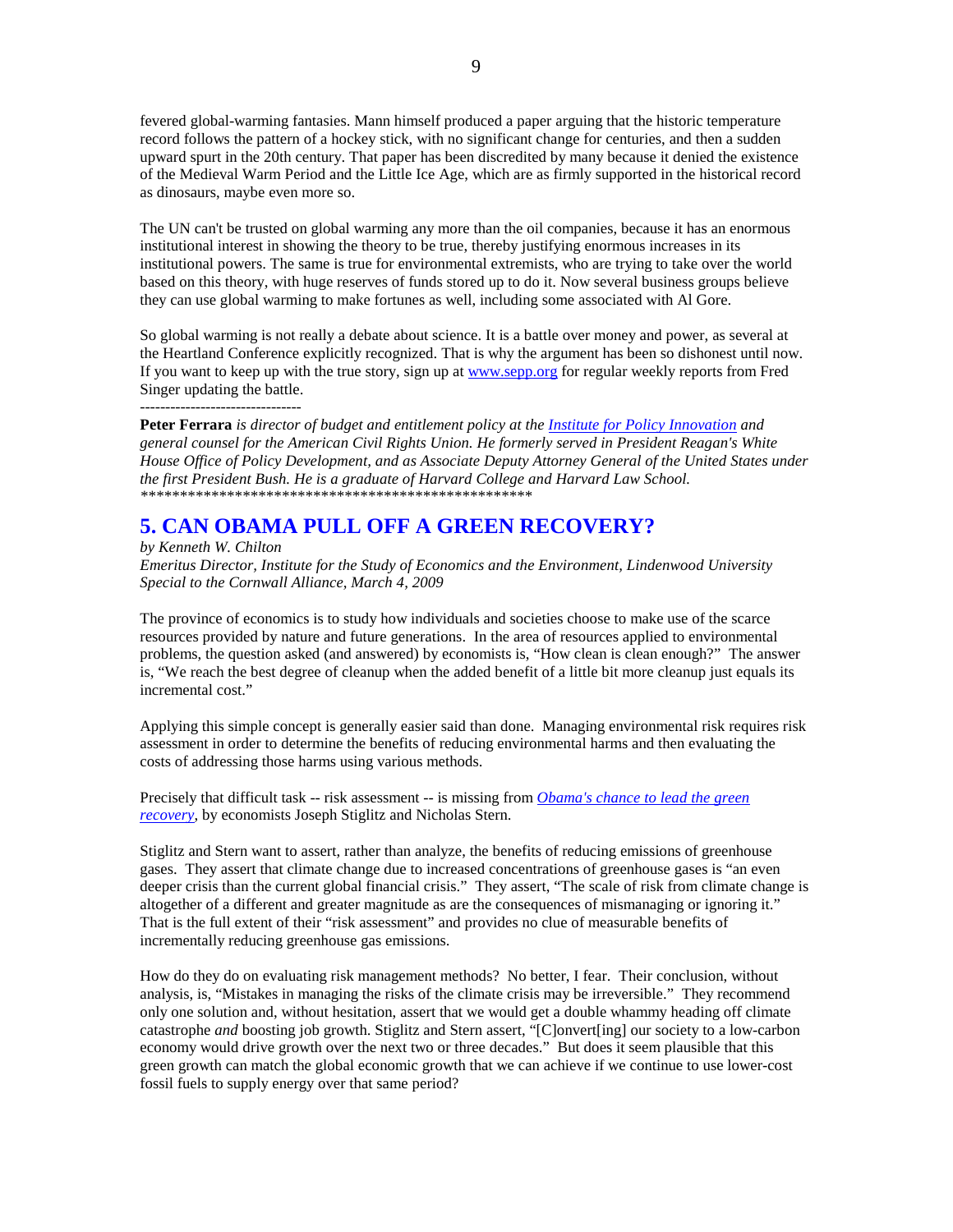Stiglitz and Stern are not willing to wait until market prices for fossil fuels rise sufficiently, or costs of renewable alternatives fall enough, to produce an orderly transition in energy markets such as we have seen throughout the history of societal advancement. No, if the whole planet is in peril, then the heavy (but surely benign) hand of government is the only method to manage risk. They prescribe subsidies for insulating homes and buildings, investment in "green technology and infrastructure," and "a strong, stable carbon price" presumably produced by a cap and trade system or a carbon tax.

In short, Stiglitz and Stern assume an infinite cost of not reducing greenhouse gas emissions. This leaves the door wide open for managing the crisis by forcing low-cost fossil fuels out of the market place. The next presumption is that alternative "green" energy resources will create high rates of economic growth and employment. Stiglitz and Stern are confident that this is what President Obama has in mind. America, all you need do is accept more government spending on higher-cost renewable energy and higher prices to drive your cars, heat your homes, and for everything you buy that requires energy to produce and transport. \*\*\*\*\*\*\*\*\*\*\*\*\*\*\*\*\*\*\*\*\*\*\*\*\*\*\*\*\*\*\*\*\*\*\*\*\*\*\*\*\*\*\*\*\*\*\*\*\*\*\*\*\*\*\*\*\*\*\*\*\*\*\*\*\*\*\*\*\*\*\*\*\*\*\*\*\*

# **6. RESPONSE TO FRED KRUPP (president, EDF):**

**"Carbon Caps Are the Best Policy" in WSJ 3/24/2009**

**http://online.wsj.com/article/SB123785178691219381.html#mod=djemEditorialPage** *By SFS/3/24/2009* 

Let's be clear about one thing first. The Cap-and-Trade scheme being proposed – whether a 20% reduction by 2020 in US emissions of CO2, or an 80% reduction by 2050 – is not only technically unrealistic but will produce an insignificant lowering of *global* CO2 levels. The best science says: Do not expect any impact at all on climate. So when we consider C&T, we are really just talking about an energy tax – albeit a tax (i.e. the price paid for emission permits) that rises when the economy is strong and drops when the economy falters, producing a kind of 'negative feedback' for economic growth. It is basically a consumption tax, like a sales tax or a VAT (value-added tax) that hits hardest on the poorest of the poor. But because of its programmed annual increase (as the number of emission permits is reduced year by year) it can stop economic growth altogether. Clearly, there is scope here for political meddling; perhaps we should call C&T what it really will become: the "Lobbyists Full Employment Act of 2009."

Once we get rid of romantic notions and understand that C&T has nothing to do with climate, we need to ask: Is this the best kind of consumption tax? And do we really want a tax that distorts investment decisions in energy supply, and leads to investments that are clearly uneconomic and survive only with taxpayer subsidies – like solar photovoltaic, wind power -- or even CCS (carbon capture and sequestration), which simply degrades the operating efficiency of power stations?

Even worse, any energy tax that increases year after year will throttle economic growth, force industries to close shop or move abroad, and kill jobs. \*\*\*\*\*\*\*\*\*\*\*\*\*\*\*\*\*\*\*\*\*\*\*\*\*\*\*\*\*\*\*\*\*\*\*\*\*\*\*\*\*\*\*\*\*\*\*\*\*\*\*

# **7. U.N. CLIMATE PLAN WOULD SHIFT \$ TRILLIONS TO FORM NEW WORLD ECONOMY**

http://www.foxnews.com/story/0,2933,510937,00.html *By George Russell, Fox News, 27 March 2009* 

A United Nations document on "climate change" that will be distributed to a major environmental conclave next week envisions a huge reordering of the world economy, likely involving trillions of dollars in wealth transfer, millions of job losses and gains, new taxes, industrial relocations, new tariffs and subsidies, and complicated payments for greenhouse gas abatement schemes and carbon taxes - all under the supervision of the world body.

Those and other results are blandly discussed in a discreetly worded United Nations "information note" on potential consequences of the measures that industrialized countries will likely have to take to implement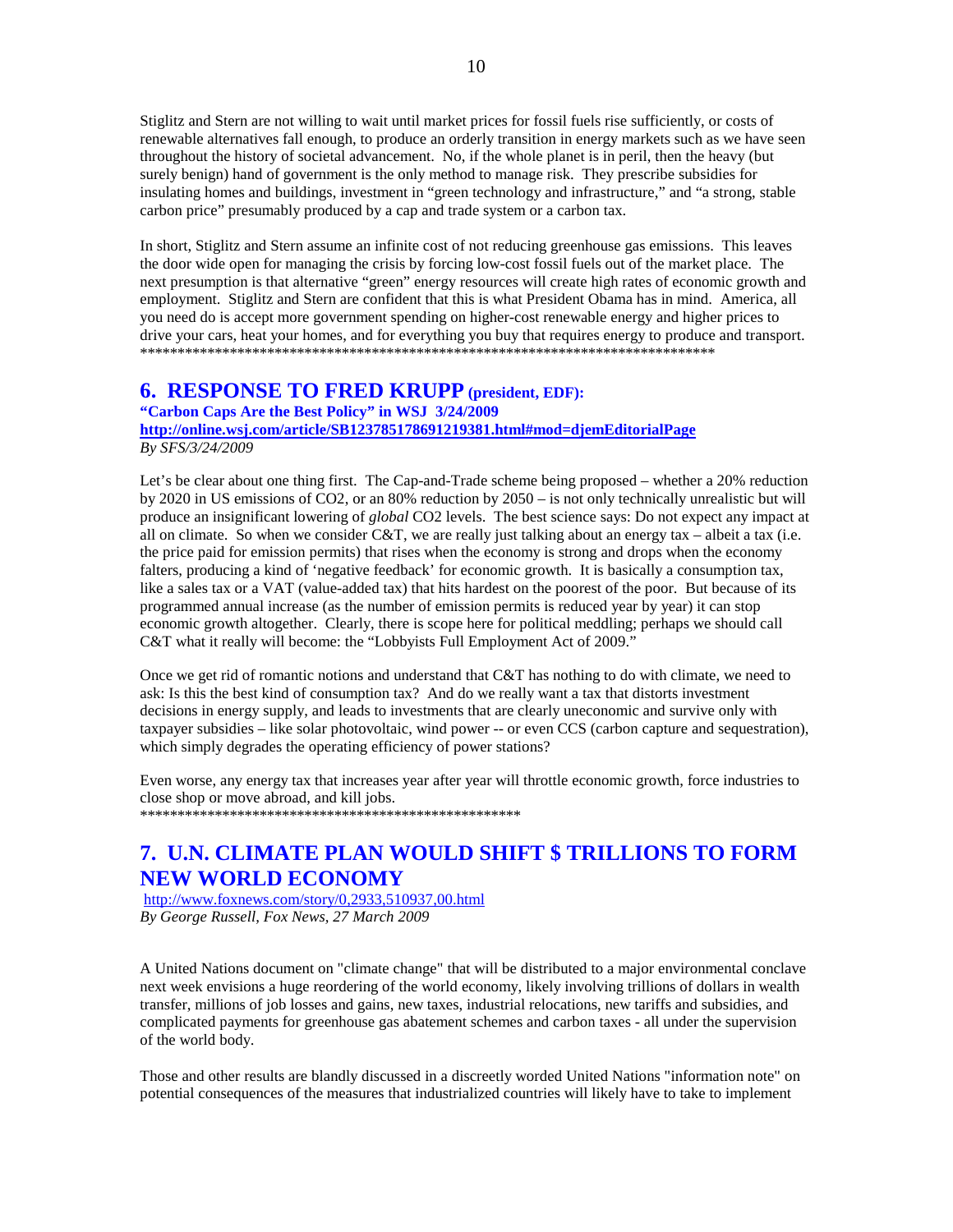the Copenhagen Accord, the successor to the Kyoto Treaty, after it is negotiated and signed by December 2009. The Obama administration has said it supports the treaty process if, in the words of a U.S. State Department spokesman, it can come up with an "effective framework" for dealing with global warming.

The 16-page note, obtained by FOX News, will be distributed to participants at a mammoth negotiating session that starts on March 29 in Bonn, Germany, the first of three sessions intended to hammer out the actual commitments involved in the new deal.

In the stultifying language that is normal for important U.N. conclaves, the negotiators are known as the "Ad Hoc Working Group On Further Commitments For Annex I Parties Under the Kyoto Protocol." Yet the consequences of their negotiations, if enacted, would be nothing short of world-changing.

Getting that deal done has become the United Nations' highest priority, and the Bonn meeting is seen as a critical step along the path to what the U.N. calls an "ambitious and effective international response to climate change," which is intended to culminate at the later gathering in Copenhagen.

Just how ambitious the U.N.'s goals are can be seen, but only dimly, in the note obtained by FOX News, which offers in sparse detail both positive and negative consequences of the tools that industrial nations will most likely use to enforce the greenhouse-gas reduction targets.

The paper makes no effort to calculate the magnitude of the costs and disruption involved, but despite the discreet presentation, makes clear that they will reverberate across the entire global economic system.

Among the tools that are considered are the cap-and-trade system for controlling carbon emissions that has been espoused by the Obama administration; "carbon taxes" on imported fuels and energy-intensive goods and industries, including airline transportation; and lower subsidies for those same goods, as well as new or higher subsidies for goods that are considered "environmentally sound."

Other tools are referred to only vaguely, including "energy policy reform," which the report indicates could affect "large-scale transportation infrastructure such as roads, rail and airports." When it comes to the results of such reform, the note says only that it could have "positive consequences for alternative transportation providers and producers of alternative fuels."

In the same bland manner, the note informs negotiators without going into details that cap-and-trade schemes "may induce some industrial relocation" to "less regulated host countries." Cap-and-trade functions by creating decreasing numbers of pollution-emission permits to be traded by industrial users, and thus pay more for each unit of carbon-based pollution, a market-driven system that aims to drive manufacturers toward less polluting technologies.

The note adds only that industrial relocation "would involve negative consequences for the implementing country, which loses employment and investment." But at the same time it "would involve indeterminate consequences for the countries that would host the relocated industries."

There are also entirely new kinds of tariffs and trade protectionist barriers such as those termed in the note as "border carbon adjustment"- which, the note says, can impose "a levy on imported goods equal to that which would have been imposed had they been produced domestically" under more strict environmental regimes.

Another form of "adjustment" would require exporters to "buy [carbon] offsets at the border equal to that which the producer would have been forced to purchase had the good been produced domestically."

The impact of both schemes, the note says, "would be functionally equivalent to an increased tariff: decreased market share for covered foreign producers." (There is no definition in the report of who, exactly, is "foreign.") The note adds that "If they were implemented fairly, such schemes would leave trade and investment patterns unchanged." Nothing is said about the consequences if such fairness was not achieved.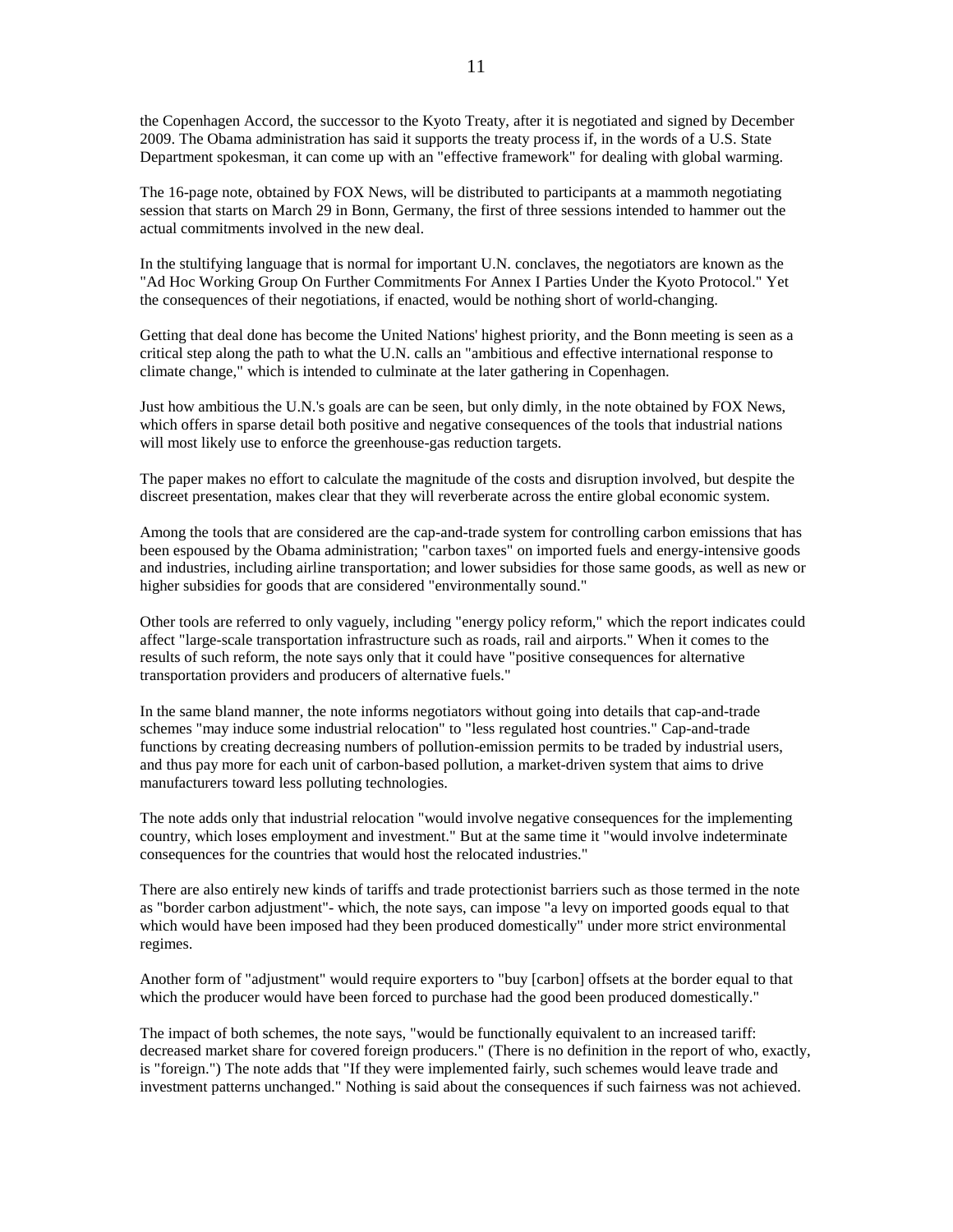Indeed, only rarely does the "information note" attempt to inform readers in dollar terms of the impact of "spillover effects" from the potential policy changes it discusses. In a brief mention of consumer subsidies for fossil fuels, the note remarks that such subsidies in advanced economies exceed \$60 billion a year, while they exceed \$90 billion a year in developing economies."

But calculations of the impact of tariffs, offsets, or other subsidies is rare. In a reference to the impact of declining oil exports, the report says that Saudi Arabia has determined the loss to its economy at between \$100 billion and \$200 billion by 2030, but said nothing about other oil exporters.

One reason for the lack of detail, the note indicates, is that impact would vary widely depending on the nature and scope of the policies adopted (and, although the note does not mention it, on the severity of the greenhouse reduction targets).

But even when it does hazard a guess at specific impacts, the report seems curiously hazy. A "climate change levy on aviation" for example, is described as having undetermined "negative impacts on exporters of goods that rely on air transport, such as cut flowers and premium perishable produce," as well as "tourism services." But no mention is made in the note of the impact on the aerospace industry, an industry that had revenues in 2008 of \$208 billion in the U.S. alone, or the losses the levy would impose on airlines for ordinary passenger transportation. (Global commercial airline revenues in 2008 were about \$530 billion, and were already forecast to drop to an estimated \$467 billion this year.)

In other cases, as when discussing the "increased costs of traditional exports" under a new environmental regime, the report confines itself to terse description. Changes in standards and labeling for exported goods, for example, "may demand costly changes to the production process." If subsidies and tariffs affect exports, the note says, the "economic and social consequences of dampening their viability may, for some countries and sectors, be significant."

Much depends, of course, on the extent to which harsher or more lenient greenhouse gas reduction targets demand more or less drastic policies for their achievement. And, precisely because the Bonn meeting is a stage for negotiating those targets, the note is silent. Instead it suggests that more bureaucratic work is needed "to deepen the understanding of the full nature and scale of such impacts."

But outside the Bonn process, other experts have been much more blunt about the draconian nature of the measures they deem necessary to make "effective" greenhouse gas reductions.

In an influential but highly controversial paper called "Key Elements of a Global Deal on Climate Change," British economist Nicholas Lord Stern, formerly a high British Treasury official, has declared that industrial economies would need to cut their per capita carbon dioxide emissions by "at least 80% by 2050," while the biggest economies, like the U.S.'s, would have to make cuts of 90 percent.

Stern also calls for "immediate and binding" reduction targets for developed nations of 20 percent to 40 percent by 2020. To meet Stern's 2050 goals, he says, among other things, "most of the world's electricity production will need to have been decarbonized."

By way of comparison, according to the U.S. Department Of Energy, roughly 72 percent of U.S. electrical power generation in 2007 was derived from burning fossil fuels, with just 6 percent coming from hydropower and less than 3 percent from non-nuclear renewable and "other" sources. And even then, those "other" non-fossil sources included wood and biomass - which, when burned, are major emitters of carbon.

--------------------------------------------------------- *George Russell is executive editor of FOX News. H/t to CCNet*  \*\*\*\*\*\*\*\*\*\*\*\*\*\*\*\*\*\*\*\*\*\*\*\*\*\*\*\*\*\*\*\*\*\*\*\*\*

# **8. U.N. GREENS HOPE FOR OBAMA'S CLIMATE BILLIONS**

*By LEILA ABBOUD and STEPHEN POWER, Wall Street Journal, 27 March 2009*  http://online.wsj.com/article/SB123810453832651911.html?mod=googlenews\_wsj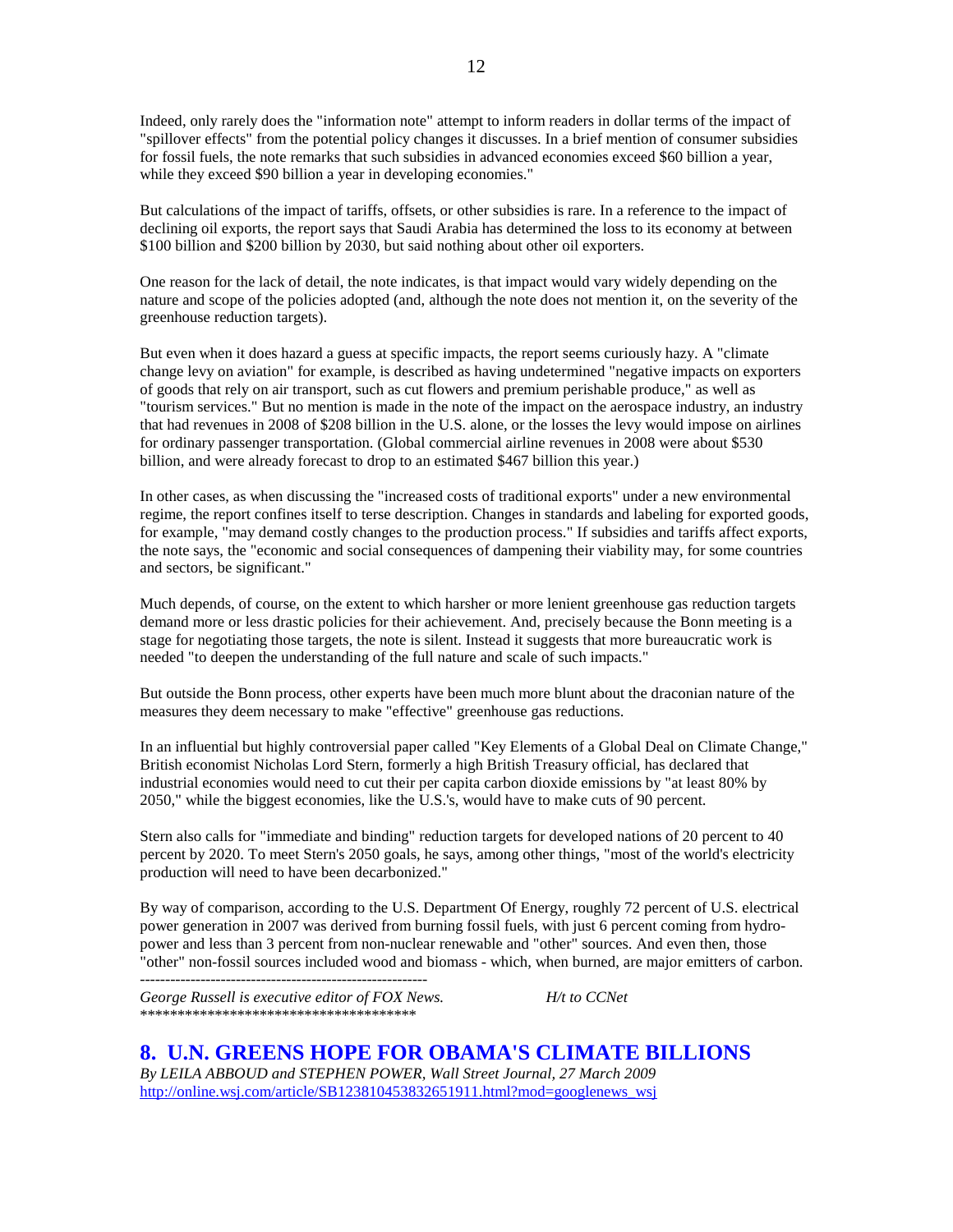When the Obama administration makes its debut in the international climate-change debate at talks next week, expectations will be high: Europe hopes the U.S. can help end a standoff between rich and poor countries over how to share the burden of cutting carbon emissions.

"The arrival of the new U.S. administration will have a huge and positive effect on the negotiations," said Yvo de Boer, head of the United Nations Climate Change Secretariat, which is overseeing the talks. "This will be the first opportunity for the Obama administration to state what it expects and wants."

The summit in Bonn from March 29 to April 8, is one of several meetings this year aimed at drafting a successor to the Kyoto Protocol. That treaty committed 183 signatories to collectively reduce their emissions 5% from 1990 levels by 2012.

The aim is to agree on a new global treaty that would include the world's biggest emitters -- the U.S. and China -- by mid-December. The U.S., under the Bush administration, didn't ratify the Kyoto treaty, and China and other developing countries such as India and Brazil aren't obligated under the treaty to restrict emissions of greenhouse gases, which are believed to contribute to climate change.

The thorniest issue in the talks is deciding how much aid rich countries will give poorer countries to help them limit emissions and cope with the effects of rising temperatures. Another challenge will be agreeing on how deeply and quickly rich countries will cut emissions.

In 2007, developing countries committed to take "measurable, reportable and verifiable" actions to reduce their emissions, but only if they were given support by rich countries. Hammering out the details of such support is crucial to getting countries such as China and India on board.

The Obama administration has sent mixed signals about the issue, highlighting the difficulty it faces in getting congressional support for its emissions goals.

U.S. President Barack Obama has repeatedly said the U.S. must do more to fight climate change, and has called for legislation to cut U.S. emissions about 80% below 2005 levels by 2050. But getting such a law through Congress will be difficult, and any international climate-change treaty must be ratified by the Senate. Some politicians are balking at the idea of imposing new regulatory burdens on companies during a recession.

Todd Stern, Mr. Obama's climate envoy, told reporters earlier this month that the administration was developing a "financing package" to help developing countries. But U.S. Energy Secretary Steven Chu suggested last week that tariffs could be levied on products imported from countries that don't agree to limit their emissions -- a move that could shield energy-intensive U.S. industries and increase costs in developing countries.

Mr. Chu said tariffs were just one idea, but his comments raised eyebrows because they came after a Chinese diplomat warned that a carbon tariff would violate World Trade Organization agreements. In a letter Thursday, congressional Republicans called on the Obama administration to clarify its stance on emissions-related trade policy.

Mr. Stern, the climate envoy, declined through an aide to be interviewed ahead of the Bonn conference.

Meanwhile, the U.S. Environmental Protection Agency is moving toward regulating greenhouse-gas emissions, and Democrats in the House of Representatives have begun drafting a bill to establish a system that limits emissions and creates a market for businesses to buy and sell the right to produce them.

But in recent weeks, Democratic lawmakers such as Sen. Kent Conrad (D., N.D.), chairman of the Senate Budget Committee, have objected to key elements of Mr. Obama's plan, raising the prospect the U.S. won't be able to enact such legislation before the Copenhagen talks in December.

European countries haven't been able to agree among themselves on how much money they are willing to